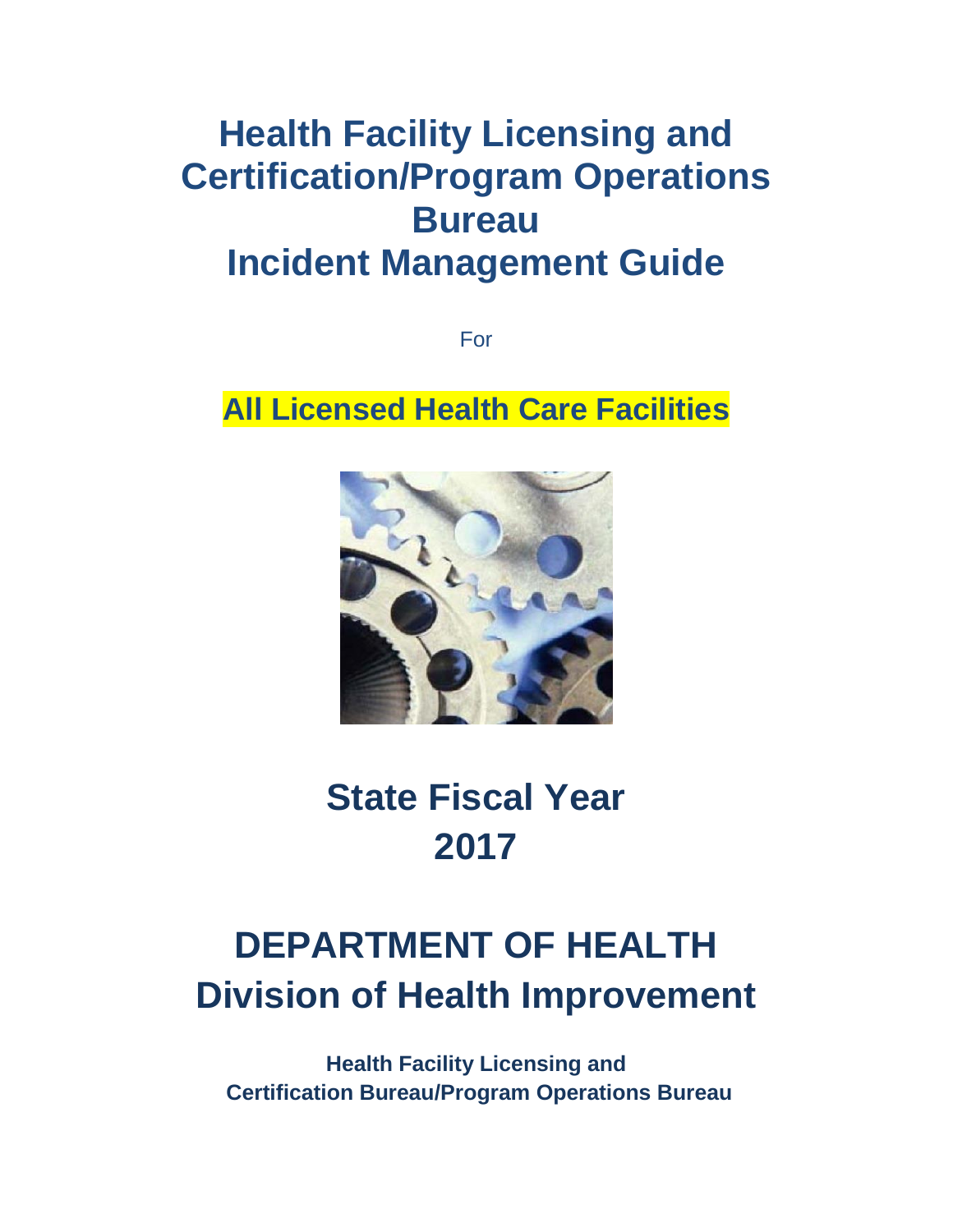### **Regulatory Highlights**

#### **For Licensed Health Care Facilities**

#### **7.1.9 NMAC Caregivers Criminal History Screening Requirements**

⦁ Requires all applicants, caregivers (including hospital caregivers) to consent to a nationwide and statewide criminal history screening (via fingerprint card) no later than 20 calendar days from the first day of employment or contractual relationship.

⦁ Requires conditional supervised employment pending written notice of completion – with either clearance of the caregiver or notice of a disqualifying conviction – of criminal background check.

⦁ Individuals with disqualifying felony convictions are barred from employment or contractual services as a caregiver.

#### **7.1.12 NMAC Employee Abuse Registry**

⦁ The DOH will establish and maintain an electronic registry of all persons, who while employed, were determined to have engaged in a substantiated registryreferred incident of abuse, neglect or exploitation of a person receiving care or services from a licensed health care facility or a community based service provider or agency.

• Prior to employing or contracting with an individual the facility or agency must check to determine if the person is on the registry. Persons on the registry are ineligible for employment or contracting.

⦁ Registry does not apply to a New Mexico licensed health care professional practicing within the scope of the professional's license or a certified nurse aide practicing as a certified nurse aid.

#### **7.1.13 NMAC Incident Reporting, Intake, Processing and Training Requirements**

⦁ Reportable Incident means possible abuse, neglect, exploitation, injuries of unknown origin and other events including but not limited to falls which cause injury, unexpected death, elopement, medication error which causes or is likely to cause harm, failure to follow a doctor's order or an ISP which has either caused harm or is likely to cause harm and any other incident which may evidence abuse, neglect, or exploitation.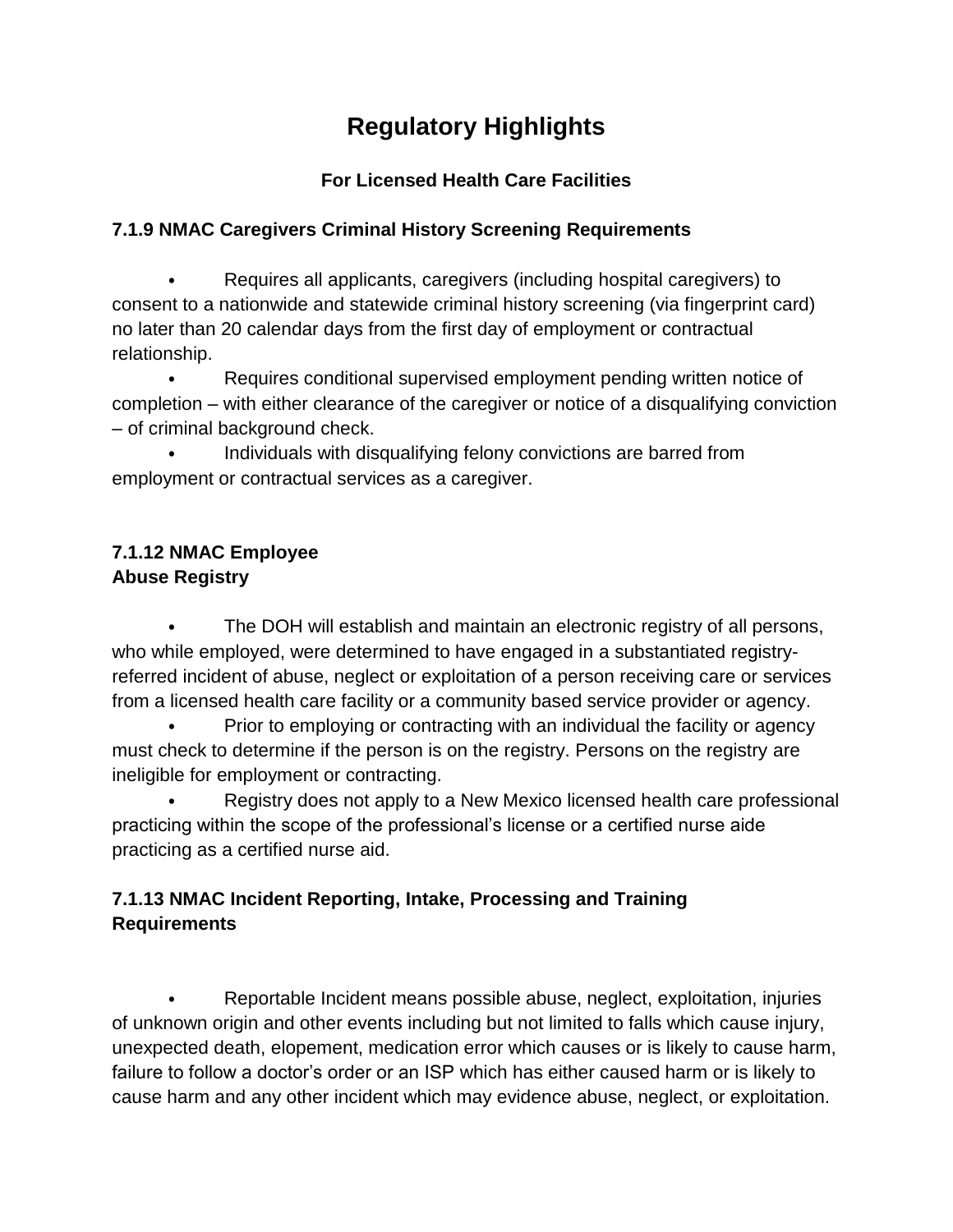⦁ Establishes standards for licensed health care facilities to institute and maintain and incident management system and employee training program for reporting abuse, neglect, and exploitation.

Requires the reporting within 24 hours (or next business day if a weekend or holiday) of incidents or allegations of abuse, neglect, or exploitation to DHI/POB.

Requires a quality improvement process related to the incident management system.

⦁ Requires training of all employees on the incident management system within 30 days of employment, annual refresher training not to exceed 12 months' intervals, a written training curriculum describing the facility or agency incident management system and specific requirements for the content of the training curriculum.

Requires that the facility or agency provide an Orientation Packet containing the incident reporting process to the consumer and displaying posters in a prominent public location. The posters are provided by DHI, which state the DHI incident management reporting procedures. The posters may be obtained from our web site.

### **INTRODUCTION**

All staff must be trained in the Incident Management System to assure appropriate and timely response when incidents occur.

⦁ The 2017 Incident Report (IR) form must be used to report and document incident alleging abuse, neglect, exploitation and other reportable incidents.

The staff person with the most direct knowledge of the incident is the individual who reports the incident.

⦁ The IR form must be faxed to DOH/DHI at 1-888-576-0012 or emailed to incident.management@state.nm.us within 24-hours of knowledge of the incident and the following business day in the event of a weekend or holiday. The reports should be typed so they are legible. If reports are not legible they will not be accepted.

**The incident Report form may be emailed to DOH/DHI within the same time frame at the following email address: [incident.management@state.nm.us](mailto:incident.management@state.nm.us)**

#### **or completed online at: [http://dhi.state.nm.us/imb/imb\\_irform.php](http://dhi.state.nm.us/imb/imb_irform.php)**

⦁ All licensed health care facilities must have a Quality Improvement System for reviewing alleged complaints and incidents, including written documentation of corrective action taken.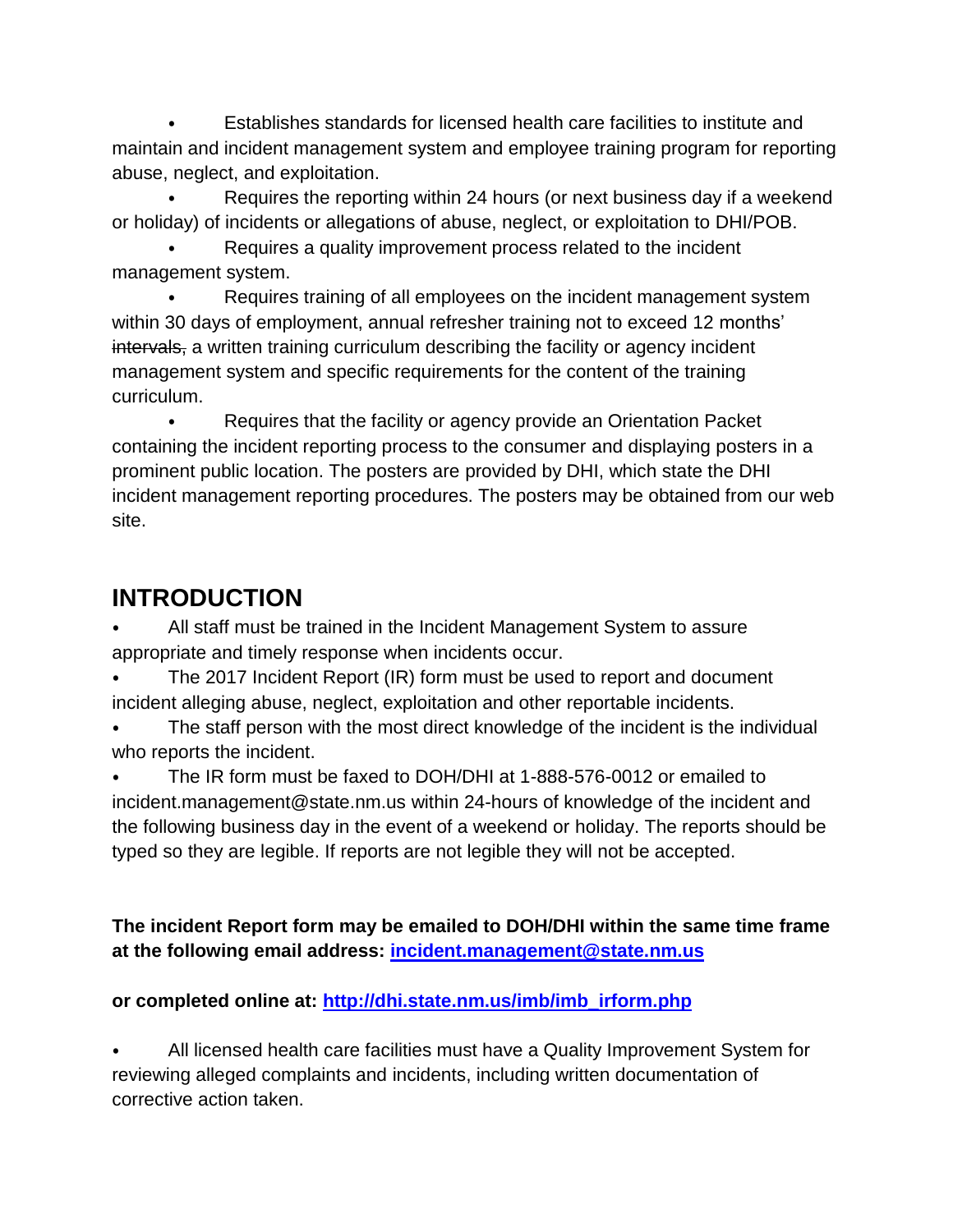⦁ All licensed health care facilities must establish and maintain an incident management system, which emphasizes the principles of prevention and staff involvement.

⦁ Incident Management System Policy and Procedures must require all employees to be competently trained to respond to, report and document incidents in a timely and accurate manner.

⦁ All licensed health care facilities must provide all employees and volunteers with a written training curriculum on incident management policies and procedures.

⦁ All licensed health care facilities must document their employees' training on incident management.

⦁ All licensed health care facilities must provide an Orientation Packet describing their incident management process to residents, family members and Power of Attorneys.

⦁ All licensed health care facilities must have at least 2 reporting posters, Providers operating with 60 or more beds must post 3 reporting posters in a conspicuous public location.

#### **ALL AGENCIES AND FACILITIES ARE REQUIRED TO CONDUCT TIMELY AND EFFECTIVE INTERNAL INVESTIGATIONS AND TAKE REASONABLE STEPS TO PREVENT FURTHER INCIDENTS AS SOON AS AN INCIDENT OCCURS.**

Components of an Effective Incident Management System

- ⦁ Management commitment
- ⦁ Policies and procedures
- Staff training and awareness
- ⦁ Reporting of incidents
- ⦁ Protection of the consumer's health and safety
- ⦁ Investigation
- ⦁ Corrective and/or preventative action
- Analysis and identification of trends and patterns and a conclusion

Elements of an Effective Investigative Report

- Answer the 5 W's and the H (who, what, where, when, why and how)
- ⦁ Draw a clear conclusion of findings
- ⦁ Identify what corrective or preventive action was taken
- ⦁ Document in a written report/narrative style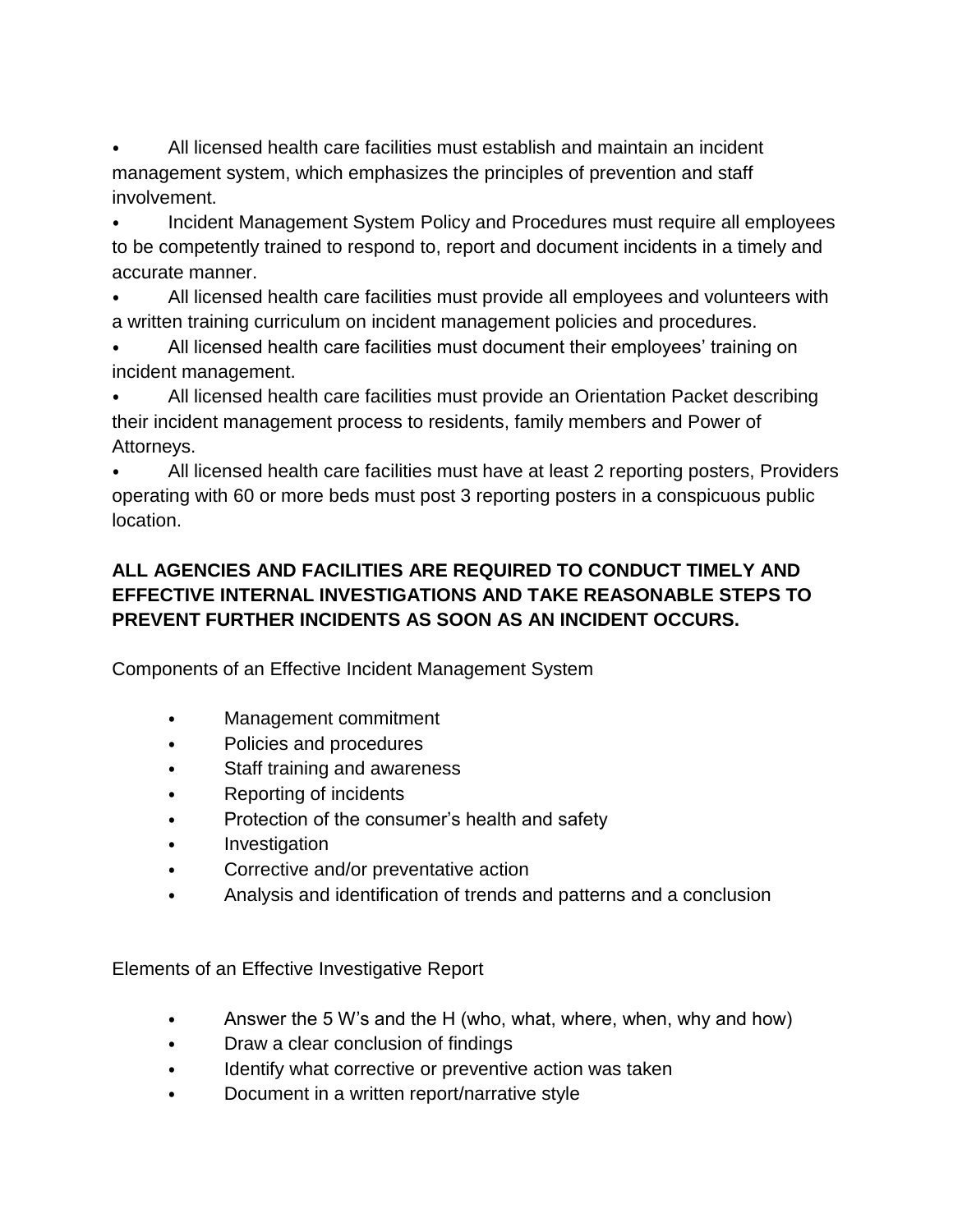The follow-up investigative reports are due to the department within (5) working days from the date of incident or knowledge of the incident. Make sure your investigations are documented either on your provider's letterhead or on the DOH complaint follow up narrative form. Please include all the information required above. This should include any systemic issues identified and your plan of action to prevent reoccurrence. If your report does not include the required elements this could result in a complaint survey due to concern for resident/patient safety.

#### **INCIDENT MANAGEMENT PRINCIPLES**

Individuals should have a quality of life that is free of abuse, neglect, and exploitation.

Staff must be competent and trained to respond to, report, and document incidents in a timely and accurate manner.

- ⦁ Consumers and guardians must be made aware of and have access to accessible incident reporting processes.
- Any individual who, without false intent, reports an incident or makes an allegation of abuse, neglect or exploitation will be free of any form of retaliation.
- A facility's/provider's incident management system must emphasize prevention and staff involvement to provide safe environments for the individuals they serve.
- Quality starts with those who work most closely with persons receiving services.

#### **How to Respond to Sexual Assault**

- 1. Ensure victim is safe, call law enforcement and/or the SANE Unit.
- 2. Obtain emergency medical attention, including testing for pregnancy and treatment for sexually transmitted diseases. Staff should never remove any object placed in any orifice unless it presents an immediate threat.
- 3. Have SANE exam completed, which will utilize an evidence kit.
- 4. Do not allow the consumer (victim) to bathe/shower or otherwise cleanup (i.e. brush teeth, urinate, alter physical self, engage in other activity that may contaminate or destroy valuable evidence such as semen, salvia, hairs, etc.)
- 5. Ensure that clothing worn during and immediately after the assault is collected and taken to the SANE Unit.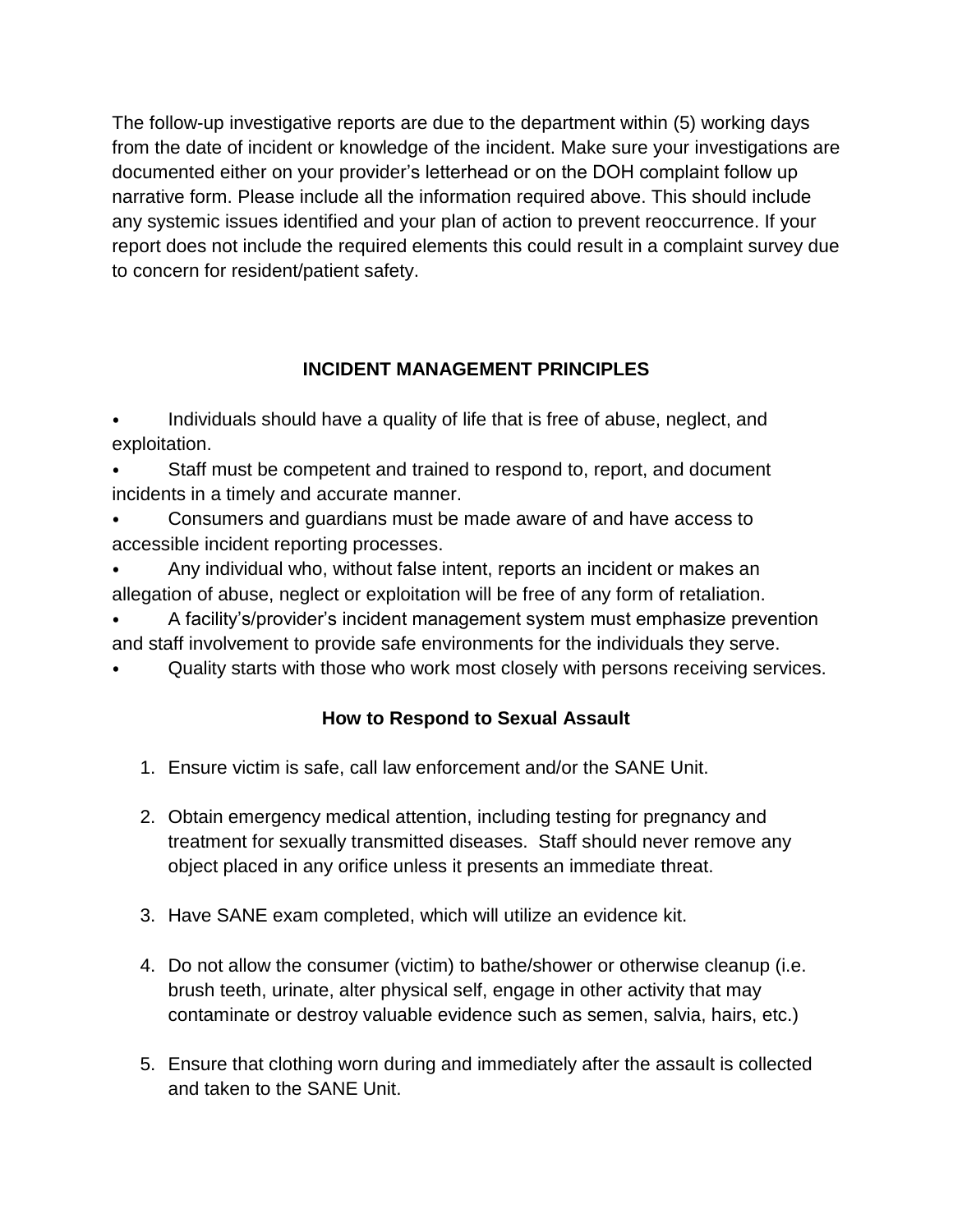6. Evidence may still be present up to 72 hours after the event. If the patient has not bathed or changed clothes, the 72 hours may be extended. Physical trauma may be present after the 72 hour time frame.

Evidence collection can be a time consuming process. Be prepared for waits of 2-8 hours.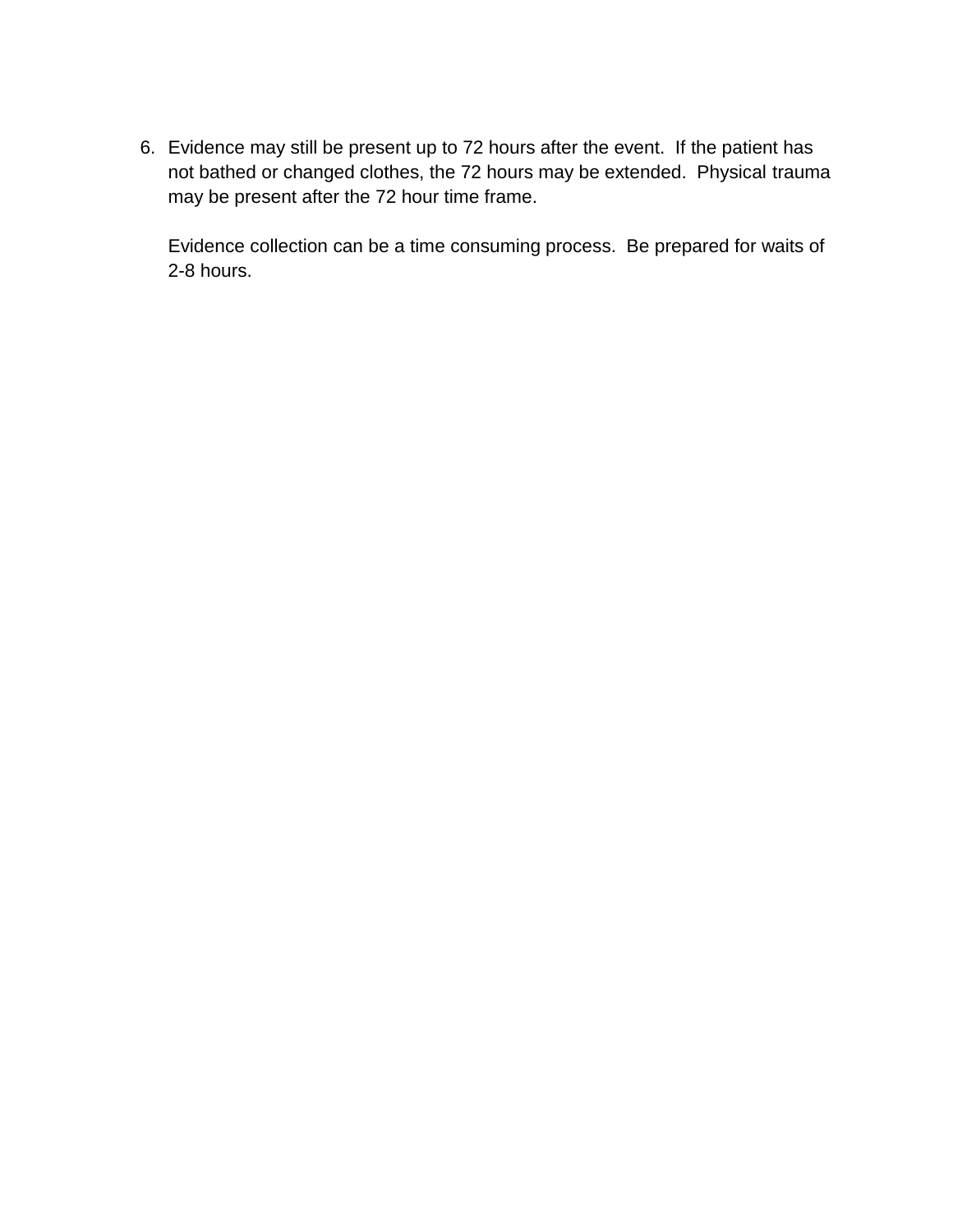#### **New Mexico Sexual Assault Nurse Examiners (SANE) Units**

| <b>Alamogordo</b>                       |                                                               |                        |                                                                 |
|-----------------------------------------|---------------------------------------------------------------|------------------------|-----------------------------------------------------------------|
| Southern NM<br><b>Wellness Alliance</b> | <b>Otero County</b><br>PO Box 2626<br>Alamogordo, NM<br>88310 | Phone:<br>575.488.7233 | sane.alamogordo@gmail.com<br>or<br>sanealamo.clinical@gmail.com |

| <b>Albuquerque</b>                      |                                                                                                                                                |                                                             |                                                          |
|-----------------------------------------|------------------------------------------------------------------------------------------------------------------------------------------------|-------------------------------------------------------------|----------------------------------------------------------|
| <b>ABQ SANE</b><br><b>Collaborative</b> | <b>Bernalillo County</b><br>Mail: PO Box 37139<br>Albuquerque NM<br>87176<br>Physical: 625 Silver<br>SW Suite 2206<br>Albuquerque, NM<br>87102 | Phone: 505.883.8720<br>Emergency<br>1.884.7263              | teresa.danza@abqsane.org<br>or<br>gail.starr@abgsane.org |
| <b>Statewide SANE</b><br>Coordinator    | <b>All Counties</b><br>Physical: 3909 Juan<br>Tabo Blvd. NE,<br>Suite 6<br>Albuquerque, NM<br>87111                                            | Phone: 505.883.8020<br>Fax:505.883.7530                     | conniem@swcp.com                                         |
| Para Los Niños<br>Program               | <b>Bernalillo County</b><br>Physical: 625 Silver<br>Ave SW<br>Albuquerque, NM<br>87102                                                         | Phone: 505.272.6849<br><b>SANE Dispatch</b><br>505.884.7263 | snienow@salud.unm.edu                                    |

| Crownpoint                               |                                                                                                          |                                                       |                      |
|------------------------------------------|----------------------------------------------------------------------------------------------------------|-------------------------------------------------------|----------------------|
|                                          | <b>McKinley County</b>                                                                                   |                                                       |                      |
| Crownpoint<br><b>Healthcare Facility</b> | Mail: PO Box 358<br>Crownpoint, NM<br>87313<br>Physical: June Hwy<br>371 Rt 9<br>Crownpoint, NM<br>87313 | Phone: 505.786.6295<br>SANE dispatch:<br>505.786.5291 | stacy.jervis@ihs.gov |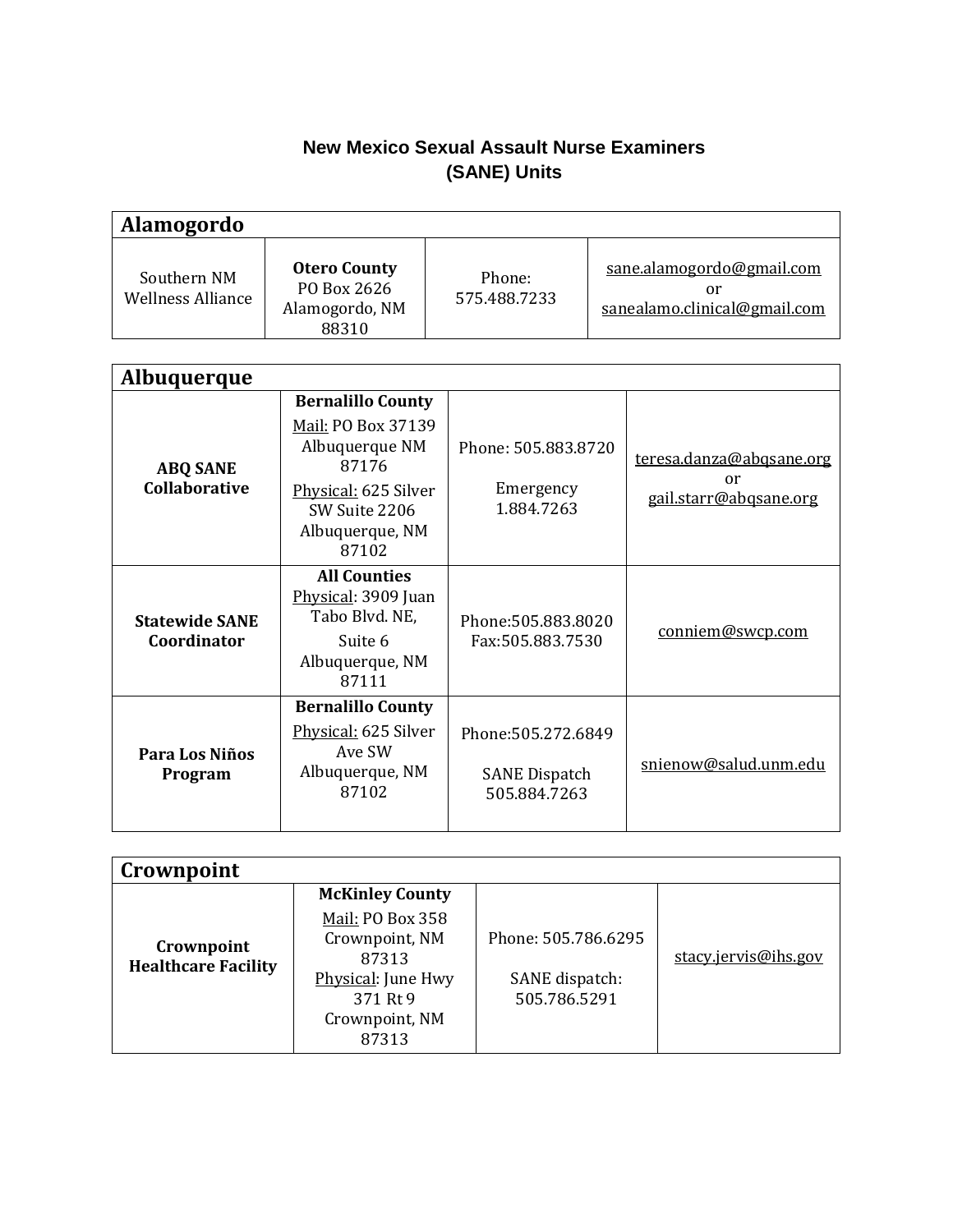#### **New Mexico Sexual Assault Nurse Examiners (SANE) Units**

| Farmington                                                  |                                                                                          |                                                                                                            |                                                 |
|-------------------------------------------------------------|------------------------------------------------------------------------------------------|------------------------------------------------------------------------------------------------------------|-------------------------------------------------|
| <b>Sexual Assault</b><br>Services of<br><b>Northwest NM</b> | <b>San Juan County</b><br>Physical: 622 West<br>Maple Suite H<br>Farmington, NM<br>87401 | Phone: 505.325.2805<br>Fax: 505.326.2557<br>SANE dispatch:<br>505.326.4700<br>Emergency:<br>1.866.908.4700 | eleanab@sasnwnm.org<br>or<br>dixier@sasnwnm.org |

| Gallup                                        |                                                                   |                               |                     |
|-----------------------------------------------|-------------------------------------------------------------------|-------------------------------|---------------------|
|                                               | <b>McKinley County</b><br>Physical: 516 E                         | Phone: 505.722.1171           |                     |
| <b>Gallup Indian</b><br><b>Medical Center</b> | Nizhoni Blvd<br>Gallup, NM 87301<br><b>Adults and Adolescents</b> | SANE dispatch<br>505.722.1165 | debra.hicks@ihs.gov |

| <b>Las Cruces</b>                          |                                                                                                                                                  |                                                             |                    |
|--------------------------------------------|--------------------------------------------------------------------------------------------------------------------------------------------------|-------------------------------------------------------------|--------------------|
|                                            | Doña Ana County<br>Mail: La Piñon SANE                                                                                                           | Office: 575.521.5549                                        |                    |
| Las Cruces La Piñon<br><b>SANE Project</b> | Project<br>525 S. Melendres<br>Las Cruces, NM 88005<br>Physical: Memorial<br><b>Medical Center</b><br>2450 South Telshor<br>Las Cruces, NM 88011 | SANE dispatch<br>1.888.595.7273<br>La Piñon<br>575.526.3437 | stacey@lapinon.org |

| <b>Portales</b>             |                         |                     |                      |  |  |
|-----------------------------|-------------------------|---------------------|----------------------|--|--|
|                             | <b>Roosevelt County</b> | Phone: 575.226.7263 | leigh@arisenm.org    |  |  |
| <b>Arise Sexual Assault</b> | Mail: Roosevelt         | Fax: 575.226.4664   | or                   |  |  |
| <b>Services</b>             | General Hospital        |                     | tawnya@arisenm.org   |  |  |
|                             | PO Drawer 868           | SANE dispatch:      | or                   |  |  |
|                             | Portales, NM 88130      | 575.226.7263        | gretchen@arisenm.org |  |  |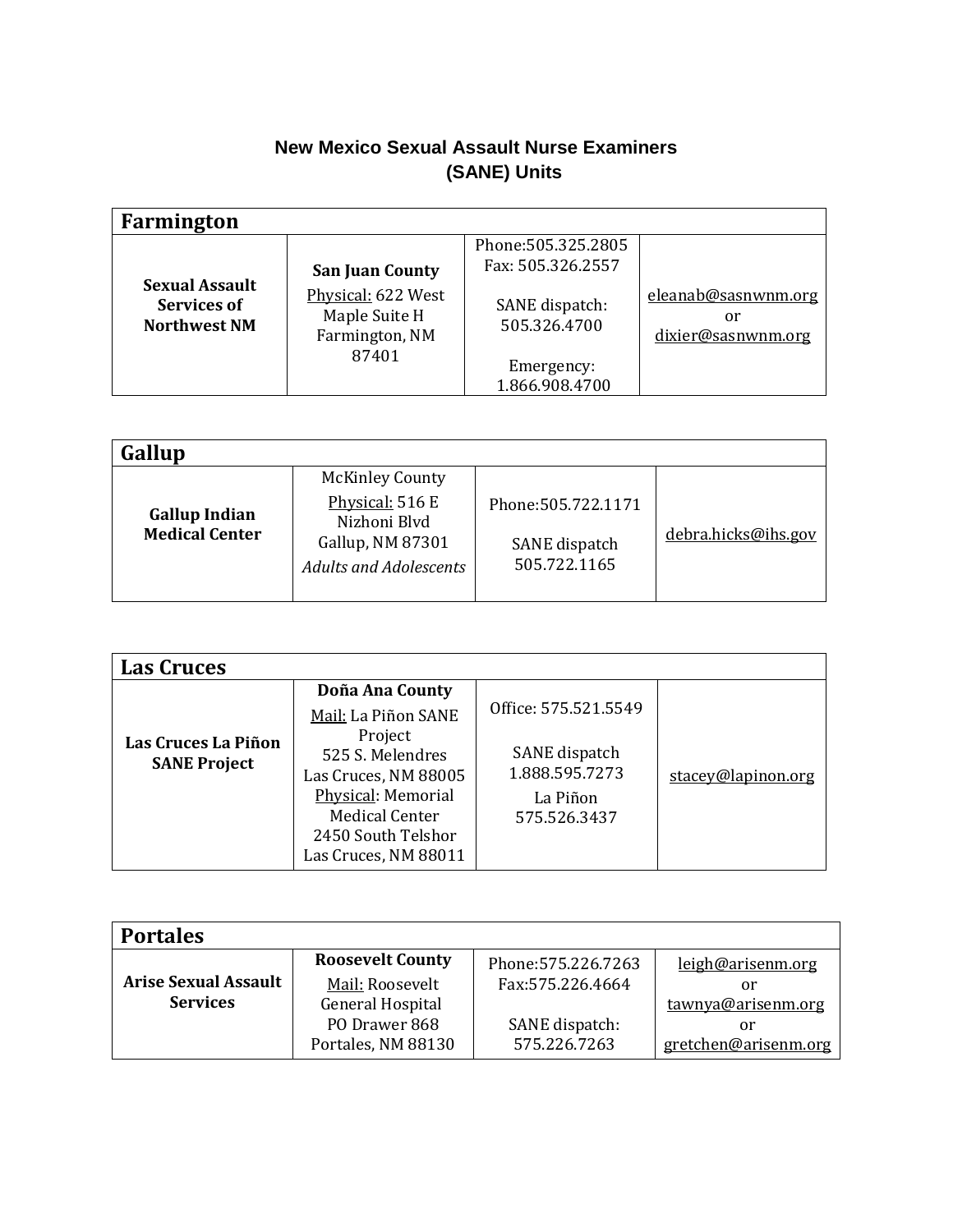#### **New Mexico Sexual Assault Nurse Examiners (SANE) Units**

| <b>Roswell</b>                               |                                                                |                                                             |                             |  |  |
|----------------------------------------------|----------------------------------------------------------------|-------------------------------------------------------------|-----------------------------|--|--|
| I Can Survive                                | <b>Chaves County</b>                                           | Phone:<br>575.627.8361                                      |                             |  |  |
| <b>Roswell Refuge</b><br><b>SANE Project</b> | Mail: Roswell<br>Refuge<br>1215 N. Garden<br>Roswell, NM 88203 | Admin<br>Intervention:<br>575.624.3222<br>Fax: 575.627.5359 | babynurse_88201@hotmail.com |  |  |

| Santa Fe                                                                                       |                                                                                                                                        |                                                                           |                           |
|------------------------------------------------------------------------------------------------|----------------------------------------------------------------------------------------------------------------------------------------|---------------------------------------------------------------------------|---------------------------|
| <b>Christus St.</b><br><b>Vincent Regional</b><br><b>Medical Center</b><br><b>SANE Program</b> | <b>Santa Fe County</b><br>Mail:455 St. Michael<br>Drive<br>Santa Fe, NM 87505<br>Physical: 6601<br>Valentine Way<br>Santa Fe, NM 87507 | Phone: 505.989.5952<br>Fax:505.982.4917<br>SANE dispatch:<br>505.989.5952 | colleen.dearmin@stvin.org |

| <b>Silver City</b>                                                                               |                                                                                                                                                    |                                                                          |                                 |
|--------------------------------------------------------------------------------------------------|----------------------------------------------------------------------------------------------------------------------------------------------------|--------------------------------------------------------------------------|---------------------------------|
| <b>Silver Regional</b><br><b>Sexual Assault</b><br><b>Support</b><br>Services and<br><b>SANE</b> | <b>Grant County</b><br>Mail: 301 W<br>College Ave Suite<br>11<br>Physical:<br>La Clinica<br>3201 N Ridge<br>Loop Drive<br>Silver City, NM<br>88061 | Phone:<br>575.313.6203<br>Fax: 575.388.1690<br>Emergency<br>866.750.6474 | sassexecutivedirector@gmail.com |

| <b>Taos</b>                                            |                                                         |                                                          |                         |
|--------------------------------------------------------|---------------------------------------------------------|----------------------------------------------------------|-------------------------|
| <b>Taos/Holy Cross</b><br><b>Hospital SANE Program</b> | Physical: 1329<br><b>Gusdorf Road</b><br>Taos, NM 87571 | Phone:<br>575-751-8990<br>SANE dispatch:<br>575-758-8883 | pattyhannigan@gmail.com |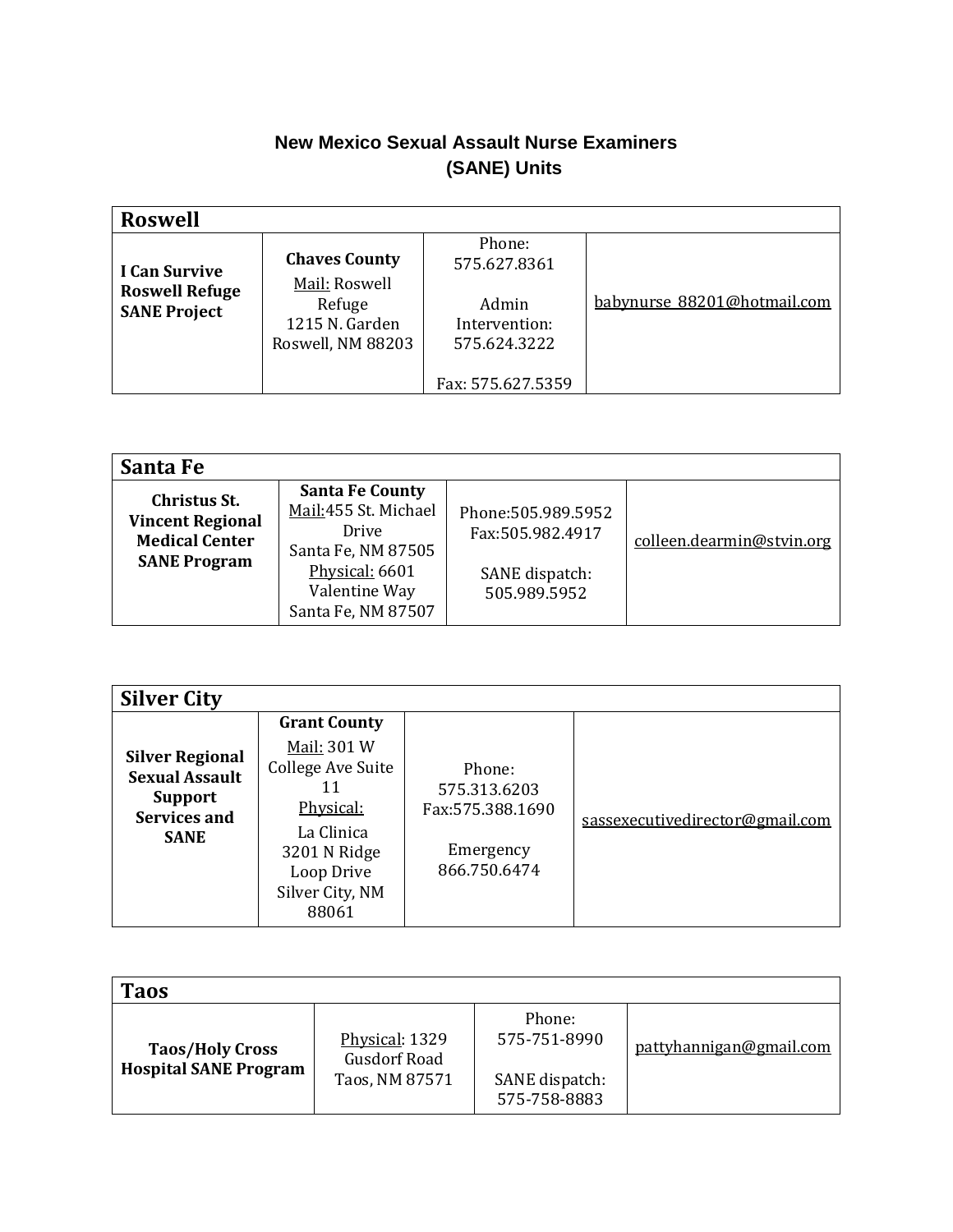#### **Licensed Health Care Facilities Reporting Requirements**

#### **DUTY TO REPORT**

First and foremost, always ensure the safety of the person, including separating the victim from the alleged perpetrator, providing needed first aid, or obtaining medical care.

⦁ Abuse, neglect, exploitation, injuries of unknown origin and other reportable incidents shall be reported to DHI/POB within 24 hours or the next business day if the incident occurs on a weekend or a holiday.

⦁ All licensed health care facilities shall ensure that the reporter with direct knowledge of an incident has immediate access to the DHI/POB Incident Report (IR) form to allow the reporter to respond to, report and document incidents in a timely and accurate manner.

The licensed health care facility shall report incidents utilizing the DHI incident report form only, consistent with requirements of the DHI/POB.

Licensed health care facilities that are self-reporting abuse, neglect, exploitation, injuries of unknown origin, or other reportable incidents must also send to DHI/POB a copy of the findings of their internal investigation and corrective actions taken by the facility within 5 business days of the incident.

#### **DEFINITIONS – Licensed Health Care Facilities**

- **1. Abuse** means knowingly, intentionally, and without justifiable cause inflicting physical pain, injury or mental anguish; the intentional deprivation by a caretaker or other person of services necessary to maintain the mental and physical health of a person; sexual abuse, including criminal sexual contact, incest and criminal sexual penetration; or verbal abuse, including profane, threatening, derogatory, or demeaning language, spoken or conveyed with the intent to cause mental anguish.
- **2. Bureau** means the Department of Health, Division of Health Improvement, Program Operations Bureau (POB) formerly the Health facility licensing and certification bureau.
- **3. Consumer** means any person who engages the professional services of a medical or other health professional on an inpatient or outpatient basis, or person requesting services from a hospital.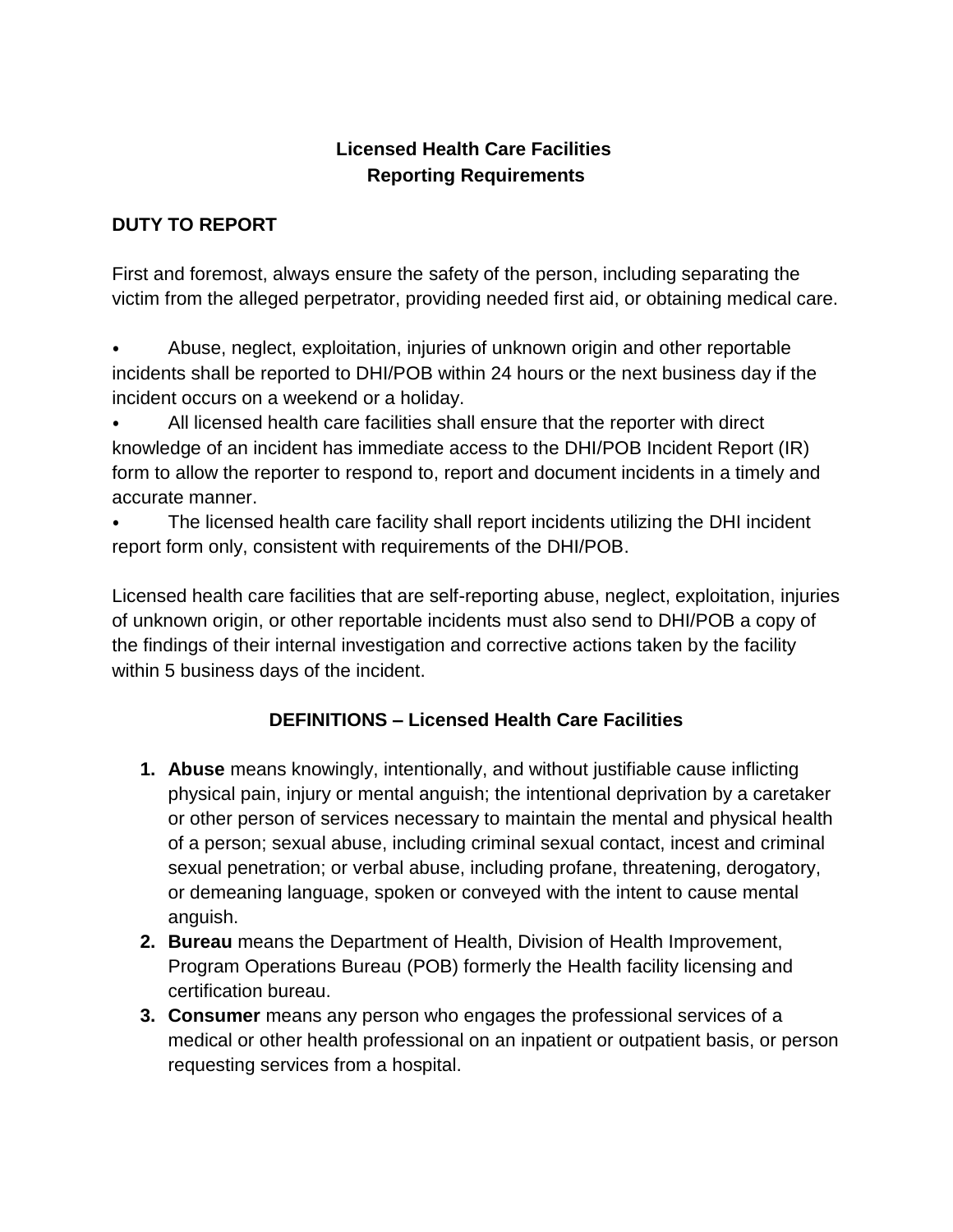- **4. Exploitation** means an unjust or improper use of a person's money or property for another person's profit or advantage, financial or otherwise.
- **5. Neglect** means the failure to provide goods and services necessary to avoid physical harm, mental anguish or mental illness.
- **6. Injuries of Unknown Origin** mean injuries for which there is no known explanation for their cause or origin.
- **7. ISP** means a consumer's individual service plan.
- **8. Mental Anguish** means a relatively high degree of mental pain and distress that is more than mere disappointment, anger, resentment or embarrassment, although it may include all of these, and is objectively manifested by the recipient of care or services by significant behavioral or emotional changes or physical symptoms.
- **9. Reportable incident** means possible abuse, neglect, exploitation, injuries of unknown origin and other events but not limited to falls which cause injury, unexpected death, elopement, medication error which causes or is likely to cause harm, failure to follow a doctor's order or an ISP which has caused harm or is likely to cause harm any other incident which may evidence abuse, neglect, or exploitation.
- **10.Substantiated** means the verification of a complaint based upon a preponderance of a reliable evidence obtained from an appropriate investigation of a complaint of abuse, neglect, or exploitation.
- **11.Unsubstantiated** means that the complaint could not be verified based upon a preponderance of reliable evidence obtained from an appropriate investigation of a complaint of abuse, neglect, or exploitation.
- **12."Immediate Jeopardy"** means a provider's noncompliance with one (1) or more requirements of Medicaid or Medicare participation, which causes or is likely to cause, serious injury, harm, impairment or death to a consumer.

#### *FOR ALL ALLEGATIONS OF ABUSE, NEGLECT, EXPLOITATION AND INJURIES OF UNKNOWN ORIGIN*

For allegations of abuse, neglect, exploitation and injuries or unknown origin

- ⦁ Fax the IR to DHI at 1-888-576-0012
- ⦁ Email to: [incident.management@state.nm.us](mailto:incident.management@state.nm.us) or submit the IR form online at [http://dhi.health.state.nm.us](http://dhi.health.state.nm.us/)

**NOTE: If submitting online you must answer all required (in red) questions on the IR form. If submitting via fax the reports must be typed so they are legible. If your facility does not have the capability of typing the incident report, it must be in**